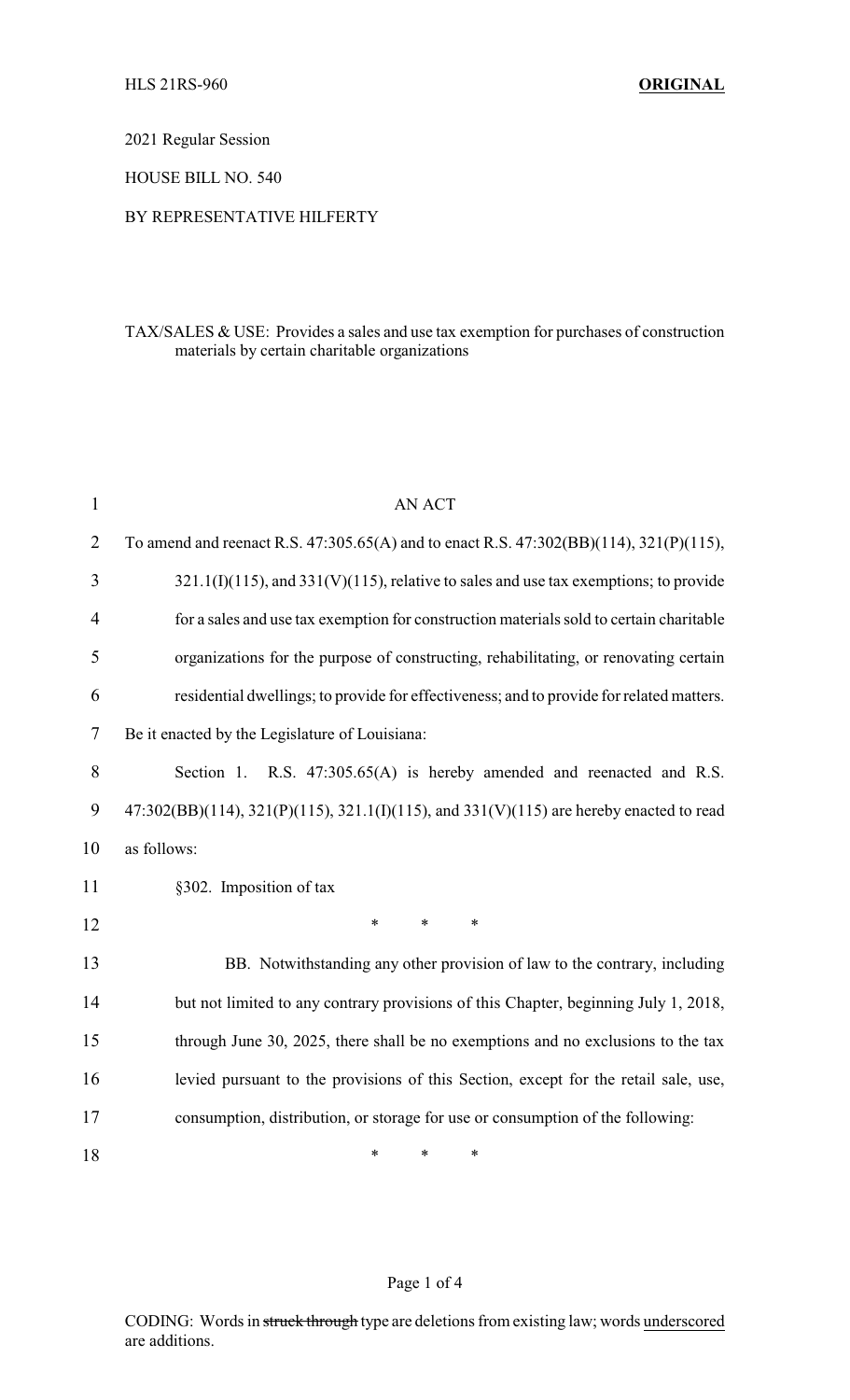| $\mathbf{1}$   | Construction materials sold to certain charitable groups used for<br>(114)            |
|----------------|---------------------------------------------------------------------------------------|
| $\overline{2}$ | constructing, rehabilitating, or renovating certain residential dwellings pursuant to |
| 3              | <u>R.S. 47:305.65.</u>                                                                |
| $\overline{4}$ | $\ast$<br>*<br>*                                                                      |
| 5              | §305.65. Exemption; charitable residential construction, rehabilitation, and          |
| 6              | renovation; limitation                                                                |
| 7              | A. The sales and use tax imposed by the state of Louisiana and all of its tax         |
| 8              | authorities shall not apply to the sale of construction materials to Hands on New     |
| 9              | Orleans and Rebuilding Together New Orleans covenant partners located in this state   |
| 10             | when such materials are intended for use in either constructing, rehabilitating, or   |
| 11             | renovating residential dwellings in this state which were destroyed or damaged by     |
| 12             | Hurricane Katrina or Hurricane Rita.                                                  |
| 13             | *<br>*<br>*                                                                           |
| 14             | §321. Imposition of tax                                                               |
| 15             | $\ast$<br>*<br>∗                                                                      |
| 16             | P. Notwithstanding any other provision of law to the contrary, including but          |
| 17             | not limited to any contrary provisions of this Chapter, beginning July 1, 2018,       |
| 18             | through June 30, 2025, there shall be no exemptions and no exclusions to the tax      |
| 19             | levied pursuant to the provisions of this Section, except for the retail sale, use,   |
| 20             | consumption, distribution, or storage for use or consumption of the following:        |
| 21             | $\ast$<br>$\ast$<br>*                                                                 |
| 22             | Construction materials sold to certain charitable groups used for<br>(115)            |
| 23             | constructing, rehabilitating, or renovating certain residential dwellings pursuant to |
| 24             | R.S. 47:305.65.                                                                       |
| 25             | ∗<br>*<br>∗                                                                           |
| 26             | §321.1. Imposition of tax                                                             |
| 27             | ∗<br>∗<br>∗                                                                           |
| 28             | I. Notwithstanding any other provision of law to the contrary, including but          |
| 29             | not limited to any contrary provisions of this Chapter, beginning July 1, 2018,       |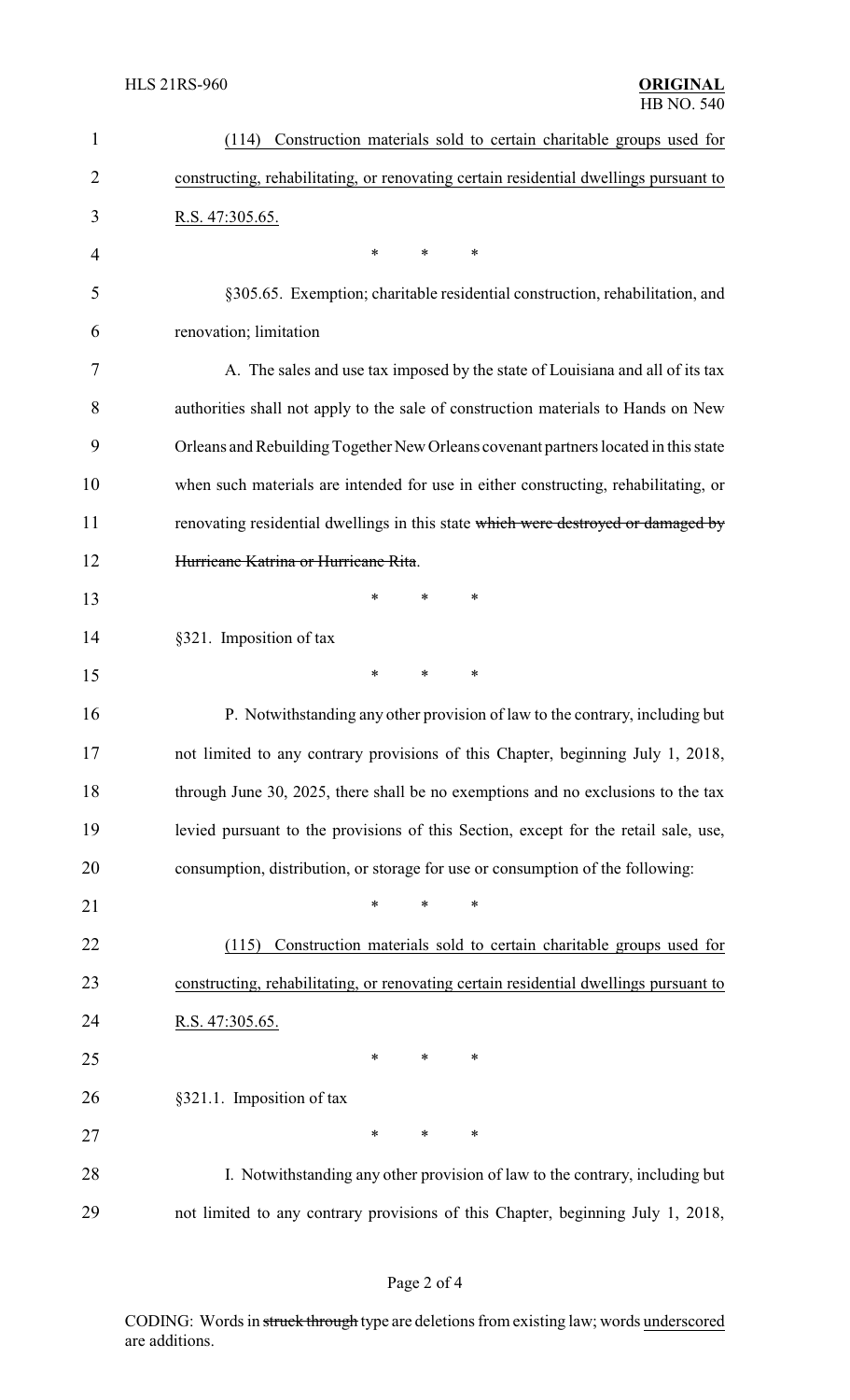| $\mathbf{1}$   | through June 30, 2025, there shall be no exemptions and no exclusions to the tax              |  |  |  |
|----------------|-----------------------------------------------------------------------------------------------|--|--|--|
| $\overline{2}$ | levied pursuant to the provisions of this Section, except for the retail sale, use,           |  |  |  |
| 3              | consumption, distribution, or storage for use or consumption of the following:                |  |  |  |
| 4              | *<br>*<br>*                                                                                   |  |  |  |
| 5              | Construction materials sold to certain charitable groups used for<br>(115)                    |  |  |  |
| 6              | constructing, rehabilitating, or renovating certain residential dwellings pursuant to         |  |  |  |
| 7              | R.S. 47:305.65.                                                                               |  |  |  |
| 8              | *<br>∗<br>∗                                                                                   |  |  |  |
| 9              | §331. Imposition of tax                                                                       |  |  |  |
| 10             | $\ast$<br>*<br>*                                                                              |  |  |  |
| 11             | V. Notwithstanding any other provision of law to the contrary, including but                  |  |  |  |
| 12             | not limited to any contrary provisions of this Chapter, beginning July 1, 2018,               |  |  |  |
| 13             | through June 30, 2025, there shall be no exemptions and no exclusions to the tax              |  |  |  |
| 14             | levied pursuant to the provisions of this Section, except for the retail sale, use,           |  |  |  |
| 15             | consumption, distribution, or storage for use or consumption of the following:                |  |  |  |
| 16             | *<br>∗<br>∗                                                                                   |  |  |  |
| 17             | (115) Construction materials sold to certain charitable groups used for                       |  |  |  |
| 18             | constructing, rehabilitating, or renovating certain residential dwellings pursuant to         |  |  |  |
| 19             | R.S. 47:305.65.                                                                               |  |  |  |
| 20             | *<br>$\ast$<br>$\ast$                                                                         |  |  |  |
| 21             | Section 2. This Act shall become effective upon signature by the governor or, if not          |  |  |  |
| 22             | signed by the governor, upon expiration of the time for bills to become law without signature |  |  |  |
| 23             | by the governor, as provided by Article III, Section 18 of the Constitution of Louisiana. If  |  |  |  |
| 24             | vetoed by the governor and subsequently approved by the legislature, this Act shall become    |  |  |  |
| 25             | effective on the day following such approval.                                                 |  |  |  |